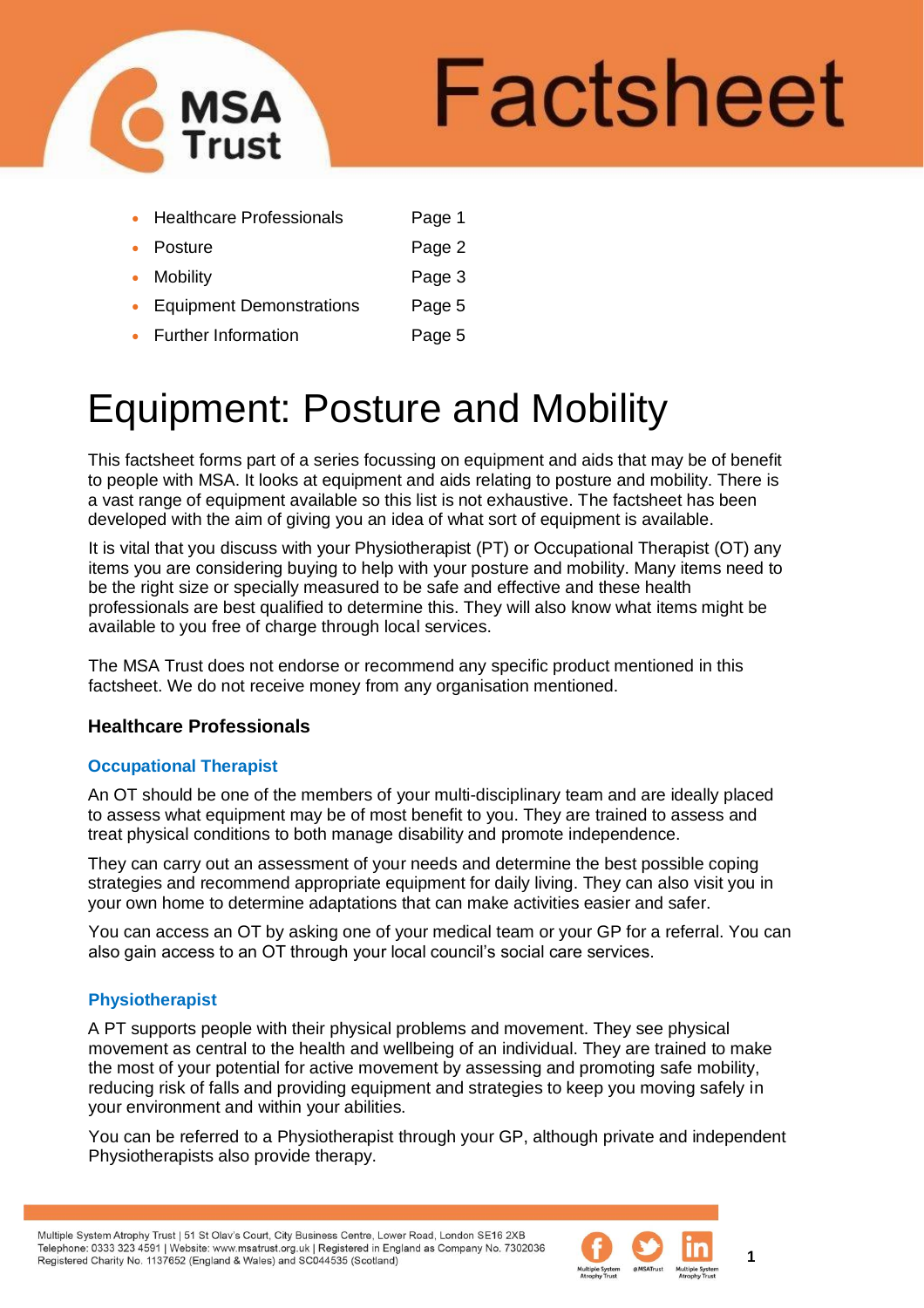# **Posture**

# **Body support**

MSA can lead to weakness or the inability to use certain parts of the body. Sometimes it can help to use equipment to support areas which may be causing you discomfort or inconvenience.

For example, a head master (a collar with a padded tubular design that bends to adjust for neck flexion or extension*)* can be used to support forward head drop. An apex collar can be used for a head that drops forward and twists to one side. However, some people may not find these very comfortable so it is worth trying them on for short periods of time.

To support weakened arm and leg joints splints can be used. These not only help with weakened joints they can also prevent contractures (permanent shortening of the muscle) and the development of distorted positions in limbs that can no longer fully function.

Inverted prism glasses assist with visual ability when unable to look up due to head drop. These glasses allow you to see a reflection of the area straight ahead, even if you are looking down due to your head position. These can be ordered from the MSA Trust so please contact us if you would like a pair of these.

Seating support, such as cushions and moulds, can also be provided for people who may lean to one side or need support to sit straight comfortably in a chair, car or bed.

## **Sitting and rising difficulties**

Riser recliner chairs can be very helpful if you are having difficulty rising from a sitting to a standing position. They also help you change position independently without standing and can be useful if you have postural hypotension (a drop in blood pressure when changing positions) and need to stand up slowly.

A seat riser can be used if you feel that you can safely stand unassisted but have trouble doing so from a seated position.

A tilt in space chair may be useful for people with reduced trunk and head support, who may slide forward in a chair that only has a reclining backrest. It keeps a person seated comfortably and allows for them to sit upright or be reclined backwards to an almost lying position.

you cannot do sitting down, such as ironing, washing etc.

A perch stool can be used to reduce fatigue when standing to do tasks that





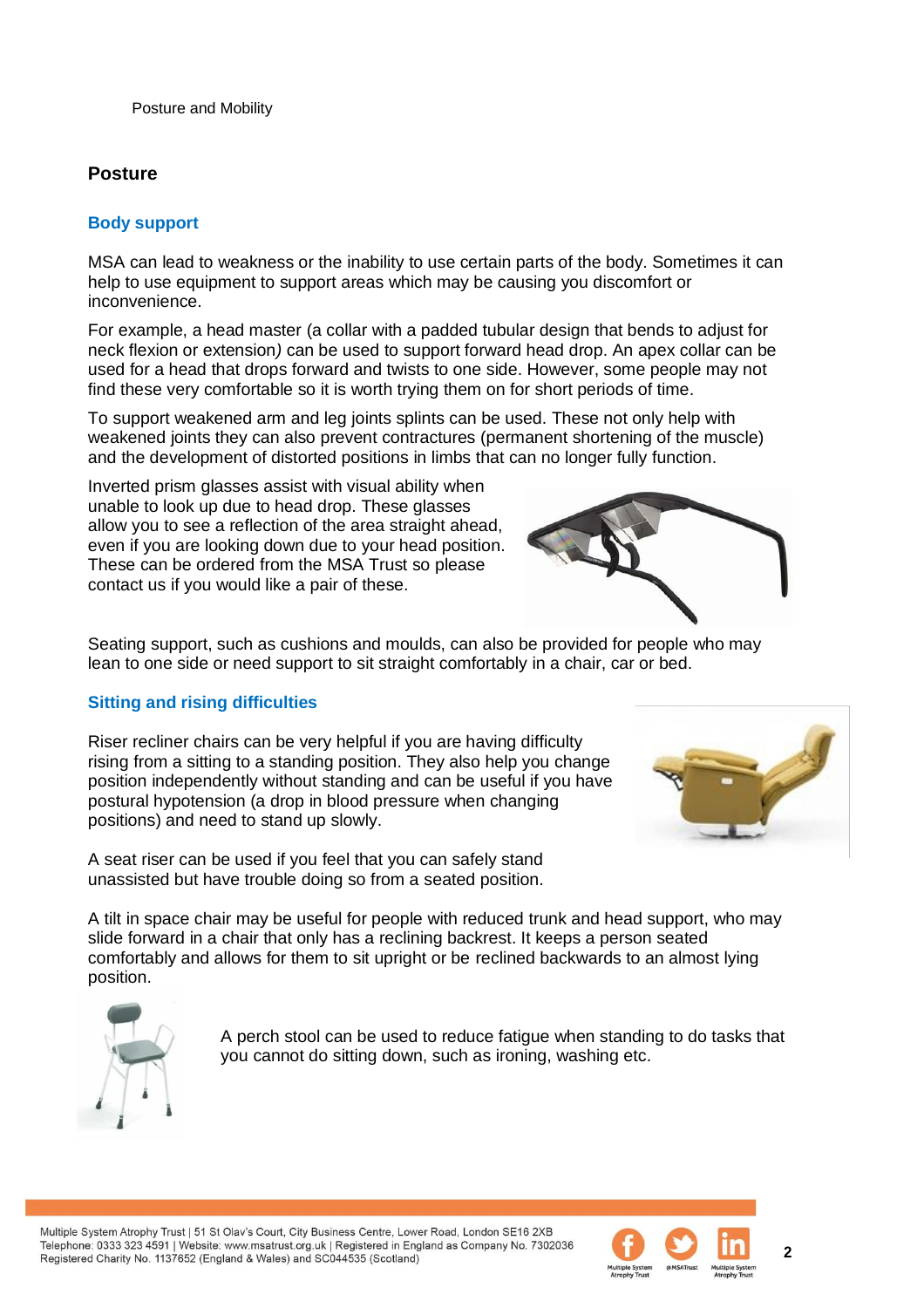# **Bed and sleeping support**

Bed rails (or bed levers/ grab rails) slide under the mattress and provide a hand rail to help with turning and getting up and out of bed. They also provide an element of safety during restless nights. If you have difficulty turning over in bed a slide sheet or 'wendylet' sheet may be useful too.





A bed cradle also slides under the mattress to keep it securely in place but it is designed so that bed sheets/clothes are rested on top of it. This promotes air circulation and prevents overheating in the night.

If overheating in the night is a problem then you might consider cool gel bed pads. The following site – [www.human-creations.com](http://www.human-creations.com/) - has various items designed to keep cool including cool pad toppers for pillows and cooling sheets.

Sitting or lying in one position for any length of time can build up pressure which may result in a pressure sore or pressure ulcer (sometimes known as a bed sore). One way to combat this is to use a pressure relieving mattress. These come in various designs.



A simple example is a mattress topper with a rippled or bubble effect that helps spread the pressure throughout the body. More advanced options are foam or air inflated mattresses (or a combination of both).

An advanced option would be a profiling bed. This is an electronic bed with back rest elevation, mid-bed and foot position changes. Also, the whole bed platform raises and lowers for ease of access.

These beds can help to maintain independence and are good for gradual lying to sitting in the mornings for those with postural hypotension problems.

If postural hypotension is an issue then you could consider an electronic bed recliner with speed control. These allow a gentle increase from lying to sitting position, thus reducing the risk of dizziness.



# **Mobility**

## **Help with walking or moving about:**

If you have a Physiotherapist or Occupational Therapist they should be able to offer you advice about suitable mobility aids.

Multiple System Atrophy Trust | 51 St Olay's Court, City Business Centre, Lower Road, London SE16 2XB Telephone: 0333 323 4591 | Website: www.msatrust.org.uk | Registered in England as Company No. 7302036 Registered Charity No. 1137652 (England & Wales) and SC044535 (Scotland)

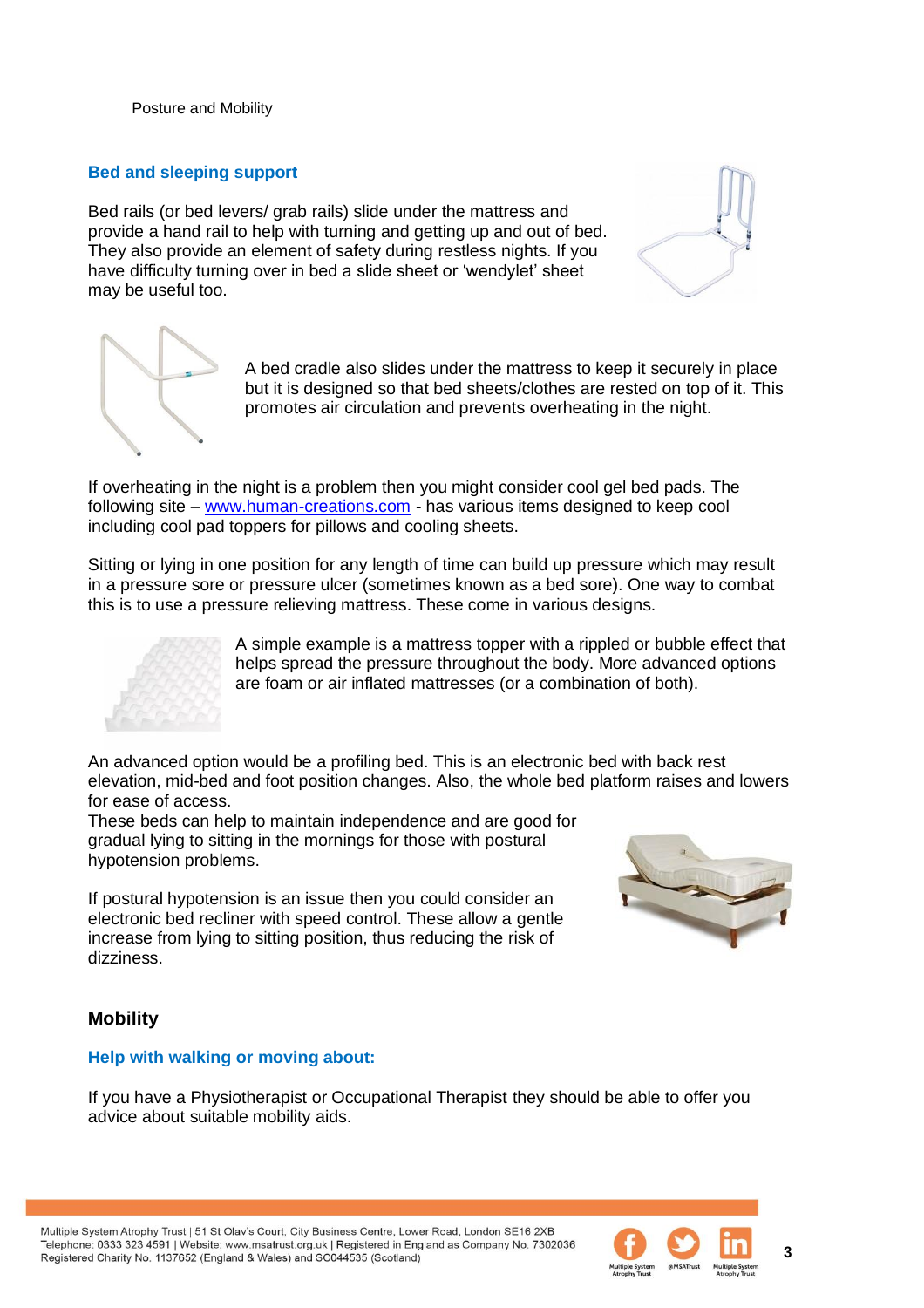A **tripod walking stick** is a simple aid that helps improve stability and balance.





For slightly more control and increased stability a **walking frame** may be more suitable. These can be of variable height and can come with forearm support to give greater stability and less pressure through the wrist and hands.

A **rollator walker** requires less effort than a static frame and has brakes to control movement. They also often include a seat for resting. If the opportunity to rest on the seat is important to you but negotiating turning around is difficult, speak with your Physiotherapist or OT as some rollators come with a seat positioned behind you.



A U-step frame may also be recommended if you have trouble with 'freezing' episodes and you get stuck in one position, as it can use an audible cue to aim a laser beam at the ground to assist with freezing. A U step frame without the laser beam may be recommended for people who have less or no freezing but need a more stable frame, that doesn't roll away.

**Turning and transfer aids** are pieces of equipment that can be used to help another person stand and turn and are used to help move a person from one place to another e.g. from bed to chair.



A **hoist** is an electrical piece of equipment that can either help a person move from a seated into a standing position (standing hoist), or a larger hoist can be used to move a person that is unable to stand from one place to another. A hoist can be mobile (on wheels so that it can be moved) or fixed (attached permanently, to a frame or the ceiling), depending on what is most suitable for the person and environment.

A **wheelchair** increases freedom to get out and about when mobility is difficult.

There are many types of wheelchairs, which include manual and electric types. In the first instance, your Occupational Therapist or GP should be able to refer you to your local Wheelchair Service, who will assess and recommend the best type of wheelchair for your individual needs.

Any type of chair can be made more comfortable by the addition of lap cushions and arm supports. They also provide greater support and aid co-ordination. A good range of attachments for chairs can be found at [www.alimed.com.](http://www.alimed.com/)





**4**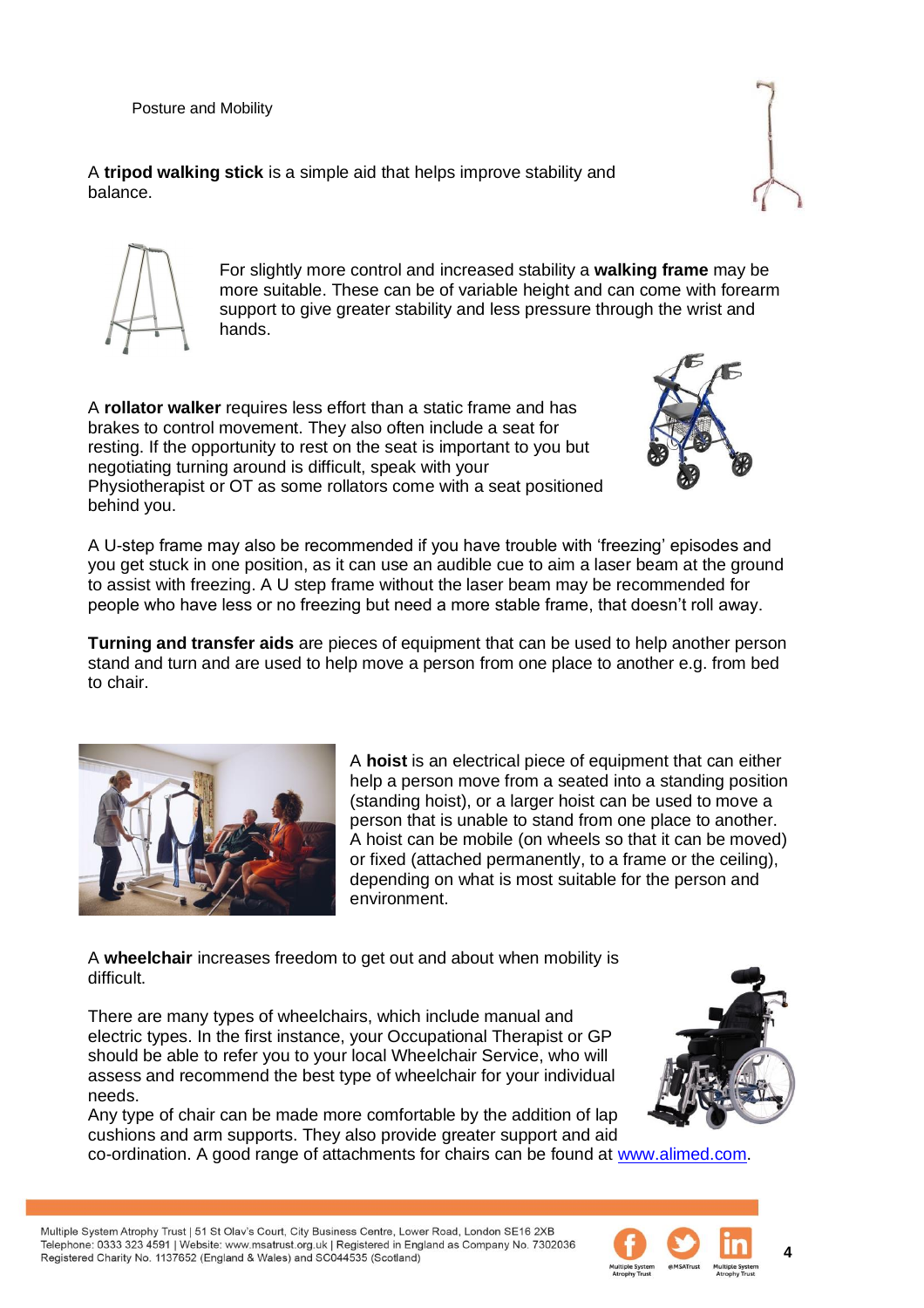More information about getting wheelchairs can be found here – [www.nhs.uk/Conditions/social-care-and-support-guide/Pages/mobility-equipment](http://www.nhs.uk/Conditions/social-care-and-support-guide/Pages/mobility-equipment-wheelchairs-scooters.aspx)[wheelchairs-scooters.aspx. Y](http://www.nhs.uk/Conditions/social-care-and-support-guide/Pages/mobility-equipment-wheelchairs-scooters.aspx)ou will also find some websites at the end of this factsheet that give information and advice about **wheelchair adapted vehicles**.

# **Equipment Demonstrations**

There are many Disabled Living Centres around the country where large items of equipment can be viewed and tried. You need to ring the centre and explain what equipment you wish to see and make an appointment for a member of staff to provide a demonstration.

[www.livingmadeeasy.org.uk/contacts\\_edc.php](http://www.livingmadeeasy.org.uk/contacts_edc.php) lists demonstration centres around the UK and also lists suppliers of different types of equipment on their website.

For motorised scooters / wheelchairs, adapted vehicles and beds, many companies will visit you and demonstrate these – be careful **NOT** to pay any money up front and do not feel pressured into buying anything if the product is not right for you. It is always best to do your research and there is often a range of similar products, so don't go for the first thing if it isn't perfect.

# **Further information**

The Disabled Living Foundation – [www.dlf.org.uk](http://www.dlf.org.uk/) - is a national charity that provides impartial advice, information and training on daily living aids.

The Disabled Living Equipment Centre – [www.disabledliving.co.uk](http://www.disabledliving.co.uk/) – provide a range of services to improve quality of life for people with disabilities, their families and carers.

## **Commercial sites selling products:**

Steddy Disability Aids - [www.disabilityaids.net](http://www.disabilityaids.net/)

Focus on Disability - [www.focusondisability.org.uk](http://www.focusondisability.org.uk/)

Nottingham Rehab Supplies - [www.nrs-uk.co.uk](http://www.nrs-uk.co.uk/)

JPG (Just Good Prices) - [www.just-good-prices.co.uk](http://www.just-good-prices.co.uk/)

## **Wheelchair adapted vehicles:**

[www.motability.co.uk/cars-scooters-and-powerchairs/wheelchair-accessible-vehicles](http://www.motability.co.uk/cars-scooters-and-powerchairs/wheelchair-accessible-vehicles-overview/)[overview/](http://www.motability.co.uk/cars-scooters-and-powerchairs/wheelchair-accessible-vehicles-overview/)

#### [www.wavcompare.com](http://www.wavcompare.com/)

## **Second hand equipment:**

Disabled Living Foundation - [www.dlf.org.uk](http://www.dlf.org.uk/) Disability Equipment Service - [www.disabilityequipmentservice.co.uk/](http://www.disabilityequipmentservice.co.uk/) Disabled Gear – [www.DisabledGear.com](http://www.disabledgear.com/)